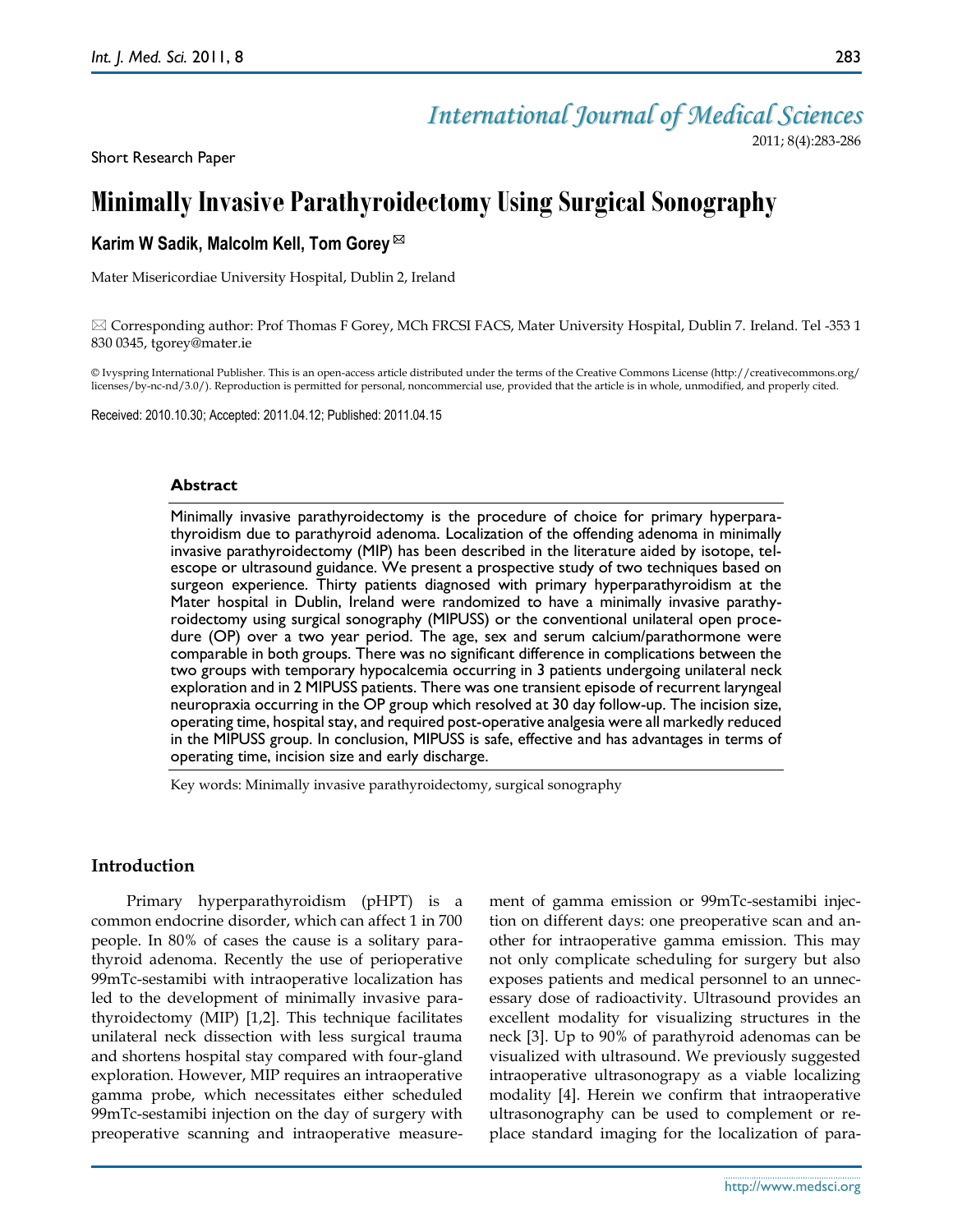thyroid adenomas.

## **Methods**

#### *Patient Selection*

We studied all patients presenting with a biochemical diagnosis of primary hyperparathyroidism between July 2003 and May 2005. Twenty patients underwent MIPUSS and 10 patients were selected for OP. We excluded one patient with four gland hyperplasia on Sestamibi and ultrasonographic studies.

#### *Preoperative Management*

All thirty selected patients underwent pre-admission investigative imaging using 99m Tc-sestamibi. Injection of 20 to 25 mCi 99mTc-sestamibi was performed and views were acquired at 15, 60, and 180 minutes utilizing identical acquisition parameters. A consultant radiologist and surgeon reviewed all scans.

#### *Operative Procedure*

Following informed consent, patients underwent general anesthesia with endotracheal intubation. Patients were positioned supine with slight head up tilt and the neck extended in a head ring.

#### *MIPUSS Group*

Once positioned, a surgeon trained in ultrasonography used a 10MHz linear array ultrasound probe (Sonosite, USA) to localize the lesion. The adenoma was identified as a hypoechoic area close to the thyroid. The site was localized percutaneously and the neck marked over the maximum transverse and longitudinal planes. Where these two lines intersected a 3cm transverse mark was placed on the neck. Following skin preparation, the area of incision was infiltrated with 10cc of local anesthetic (xylocaine 0.5% with 1:10,000 adrenaline) and the incision made. Subplatysmal planes were created and the strap muscles were mobilized. The thyroid plane was then entered between the strap muscles and the sternocleidomastoid muscle. The plane was then continued down to the adenoma. Once visualized, the adenoma was not immediately mobilized, instead a 14-gauge needle was placed through the wound onto the adenoma. Once the lesion was concordant with ultrasound findings and the recurrent laryngeal nerve identified and avoided, the adenoma was then excised and confirmed on frozen section. The neck was closed with interrupted absorbable sutures and interrupted non-absorbable sutures to the skin which were removed at 48 hours and replaced with adhesive strips. No drain was used.

#### *OP Group*

No ultrasound was used intraoperatively in these cases. After administration of general anesthesia and intubation the patient was similarly positioned as above. A 6cm unilateral incision was made in order to allow exploration of superior and inferior parathyroids on the side localized by preoperative sestamibi scan. The anatomic approach and closure are as described above.

#### *Postoperative Management*

All patients were examined by the surgical housestaff on a daily basis for wound hematomas as well as signs of hypocalcemia. Analgesia was administered in the form of intravenous morphine. Diet was slowly re-introduced and serum calcium levels were checked on postoperative day 1. All patients were discharged on oral pain medication. Following discharge, patient incision, calcium and PTH levels were reviewed in the outpatient setting on postoperative day 30.

## **Results**

All patients in the MIPUSS group had single adenomas; in 2 cases the incision was extended as the adenoma was difficult to identify. On table ultrasonography was successful at localizing a solitary adenoma in each of the MIPUSS group. Preoperative Sestamibi scan only successfully localized the adenoma in 58% of the patients in this same group and in 70% of the patients in the open group. The average operative time was 45.21 minutes for MIPUSS and 66 minutes for OP ( $p$ <0.05). The average size of incision in the MIPUSS group was 2.86cm versus 6.1cm in the OP group. No MIPUSS patients showed evidence of recurrent laryngeal nerve injury, however one OP patient had transient neuropraxia which resolved at 30 day followup. On average the MIPUSS group required 51.4% less intravenous analgesia than the OP group. All but 2 of the MIPUSS patients were discharged on the 1st post-operative day compared to only one of the OP patients. At 30 day follow-up all patients were well and asymptomatic. Calcium levels had returned to normal and no patients required supplementation. Formal histology confirmed parathyroid adenoma in all cases.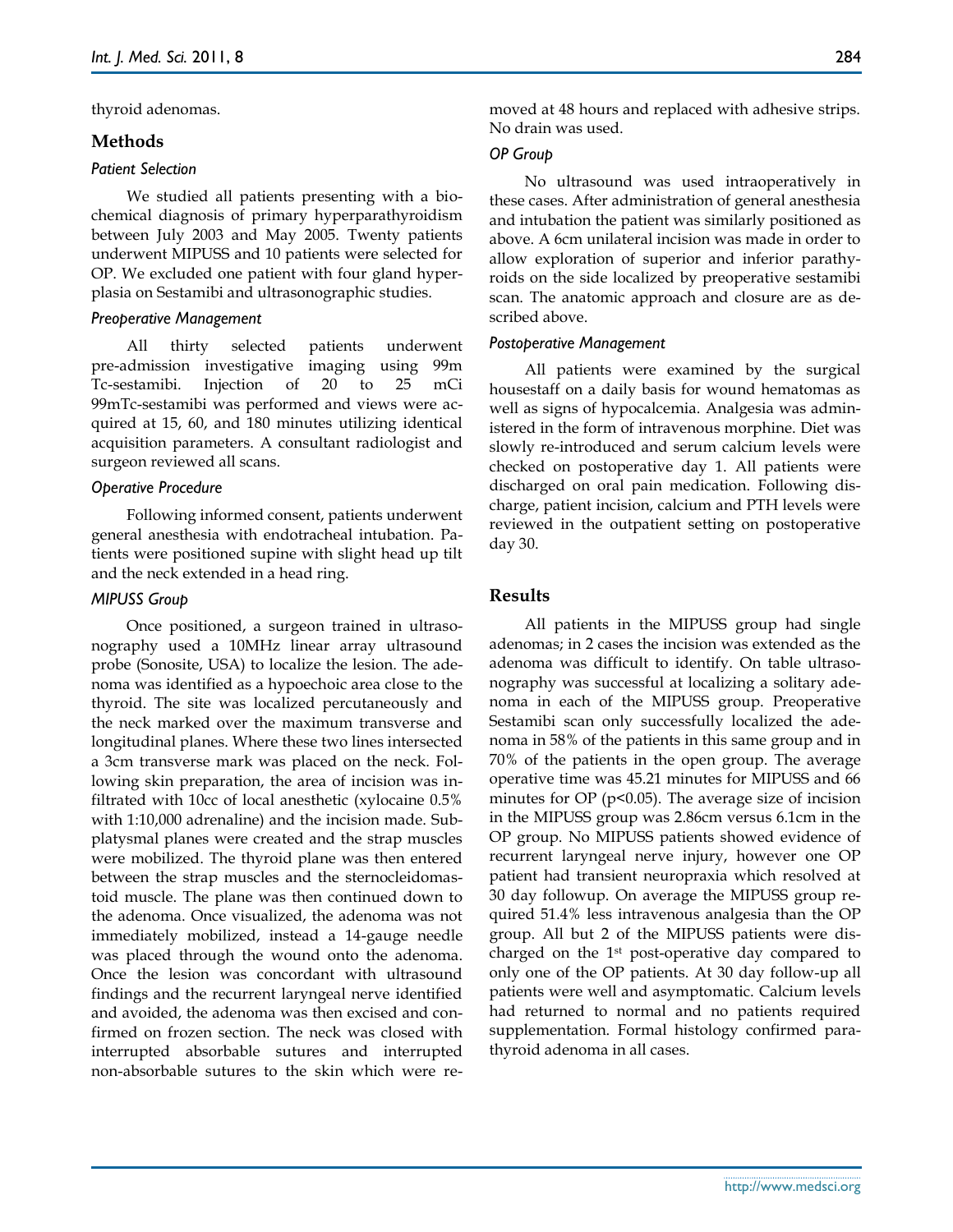#### **Table 1**. OP vs. MIPUSS comparison

|                                                                        | Open Procedure (10) | <b>MIPUSS (20)</b>    | P Value    |
|------------------------------------------------------------------------|---------------------|-----------------------|------------|
| Average Age (years)                                                    | $61.5 + (-10.46)$   | $65.0 + (-14.59)$     | $P=0.52$   |
| <b>M:F Ratio</b>                                                       | 3:7                 | 5:15                  |            |
| Average pre-op total serum calcium level (mmol/L)                      | $2.90 + (-0.35)$    | $2.96$ +/-0.26        | $P=0.83$   |
| Average Parathyroid hormone level Pre-op (pg/mL)                       | $197.5 + (-167.47)$ | $226.29 + / - 246.63$ | $P = 0.75$ |
| Average duration of Procedure (minutes)                                | $66 + (-20.52)$     | $45.21 + (-9.13)$     | P < 0.05   |
| Average incision size (centimeters)                                    | $6.1 + (-0.57)$     | $2.86 + (-0.66)$      | P < 0.05   |
| Average duration of in-hospital stay (hours)                           | $47.5 + (-9.81)$    | $22.64 + (-4.13)$     | P < 0.05   |
| Average amount of intravenous morphine used prior to discharge<br>(mg) | $10.05 + (-1.77)$   | $5.25 + (-1.12)$      | P < 0.05   |
| Average postoperative total serum Calcium level (mmol/L)               | $2.31 + (-0.29)$    | $2.29 + (-0.08)$      | $P=0.83$   |
| Number of patients with temporary Hypocalcemia                         | 3                   | $\overline{2}$        |            |
| Number of patients with RLN Paresis                                    | 1 (temporary)       | $\mathbf{0}$          |            |
| Patients in whom we Extended the Incision                              | $\boldsymbol{0}$    | $\overline{2}$        |            |

## **Discussion**

In this series, ultrasound has been shown to be a useful imaging adjunct to preoperative 99mTc-sestamibi scanning. It has successfully identified parathyroid adenomas without the need for intraoperative gamma emission. The shorter hospital stay and the significant decrease in analgesic requirements are probably related to the difference in incisional size and tissue mobilization between the two groups. Training surgeons to utilize ultrasound intra-operatively requires a small time commitment. It also allows the surgeon to function independent of radiology staff and further time constraints. Furthermore, it is a cost saving imaging modality when compared with sestamibi injections and the subsequent imaging.

In this study we have shown MIPUSS to be a simple and accurate on-table technique that specifically localizes the offending adenoma while achieving the smallest incision possible. We believe this is a useful technique in the majority of patients with parathyroid adenomas, however it is unlikely to be as helpful in patients with multigland hyperplasia or ectopic parathyroid gland adenomas. Given the size of incision and decreased analgesia we envision that MIPUSS could potentially be a day-case procedure performed under local anesthesia.

#### **Conclusion**

MIPUSS was successful in 18 of 20 patients. MIPUSS is a safe and effective means of treating hyperparathyroidism through a small incision. This approach allows limited dissection and early discharge for the majority of patients and avoids the use of intra-operative nuclear localization and its associated problems.

## **Conflict of Interest**

The authors have declared that no conflict of interest exists.

### **References**

- 1. McGreal G, Winter DC, Sookhai S, Evoy D, Ryan M, O'Sullivan GC, Redmond HP. Minimally invasive, radioguided surgery for pHPT. Ann Surg Oncol 2001; 8(10): 856-60.
- 2. Goldstein RE, Billheimer D, Martin WH, Richards K. Sestamibi Scanning and Minimally invasive radioguided parathyroidectomy without intraoperative parathyroid hormone measurement. Ann Surg 2003; 237(5): 722-31.
- 3. Light VL, McHenry CR, Jarjoura D, Sodee DB, Miron SD. Prospective comparison of dual-phase technetium-99m-sestamibi scintigraphy and high resolution ultrasonography in the evaluation of abnormal parathyroid glands. Am Surg 1996; 62(7):562-7.